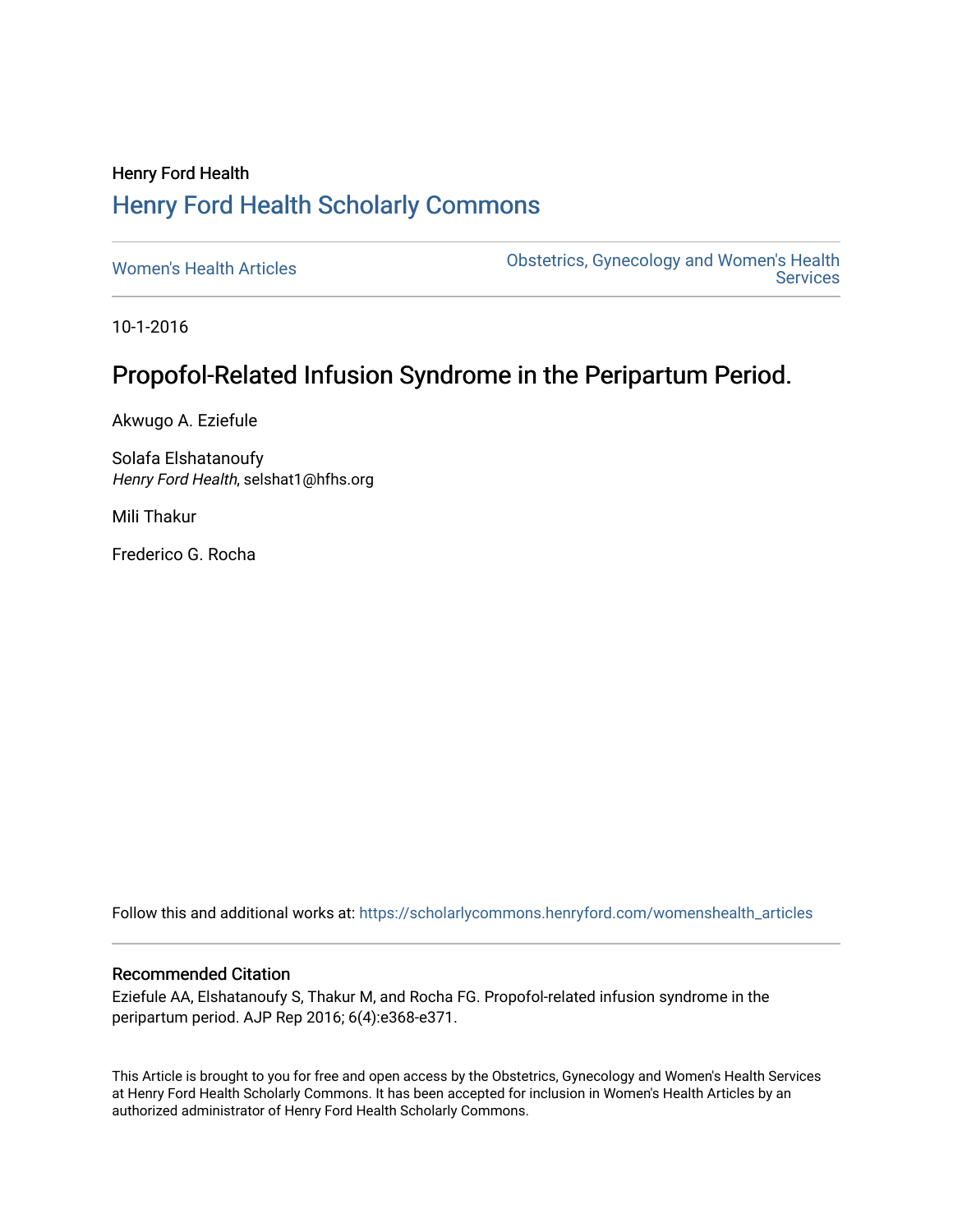

# Propofol-Related Infusion Syndrome in the Peripartum Period

Akwugo A. Eziefule, MD<sup>1</sup> Solafa Elshatanoufy, MD<sup>2</sup> Mili Thakur, MD<sup>3,4</sup> Frederico G. Rocha, MD<sup>5</sup>

<sup>1</sup> Division of Maternal Fetal Medicine, Department of Obstetrics and Gynecology, University of Texas Health Science Center at Houston, Houston, Texas

2Division of Female Pelvic Medicine and Reproductive Surgery, Department of Obstetrics and Gynecology, Henry Ford Health Systems, Detroit, Michigan

3Division of Reproductive Endocrinology and Infertility, Department of Obstetrics and Gynecology, Wayne State University School of Medicine, Detroit, Michigan

4Division of Genetic and Metabolic Disorders, Department of Pediatrics and Center for Molecular Medicine and Genetics, Wayne State University School of Medicine, Detroit, Michigan

5Department of Obstetrics and Gynecology, Hurley Medical Center, Michigan State University College of Human Medicine, Flint, Michigan

Am J Perinatol Rep 2016;6:e368–e371.

Address for correspondence Akwugo A. Eziefule, MD, Department of Obstetrics and Gynecology, University of Texas Medical School at Houston, 6431 Fannin Street, MSB 3.258, Houston, TX 77030 (e-mail: [Akwugo.A.Eziefule@uth.tmc.edu\)](mailto:Akwugo.A.Eziefule@uth.tmc.edu).

| <b>Abstract</b>                         | Background Propofol is a widely known, commonly used drug. Complications can<br>occur with the use of this drug, including propofol-related infusion syndrome (PRIS).<br>PRIS, in the obstetric population, has not been documented; however, we report a case<br>of a patient who developed PRIS after an emergent cesarean delivery of a preterm<br>infant. |
|-----------------------------------------|---------------------------------------------------------------------------------------------------------------------------------------------------------------------------------------------------------------------------------------------------------------------------------------------------------------------------------------------------------------|
|                                         | Case Study A 35-year-old multigravida woman presented complaining of leakage of<br>fluid and decreased fetal movement. Her pregnancy was complicated by methadone                                                                                                                                                                                             |
|                                         | maintenance therapy due to a history of opioid abuse. Complications after admission for                                                                                                                                                                                                                                                                       |
|                                         | prolonged monitoring and a prolonged fetal heart tone deceleration was noted with no<br>recovery despite intrauterine resuscitation. An emergent cesarean delivery was per-                                                                                                                                                                                   |
|                                         | formed using general anesthesia and endotracheal intubation after which she devel-<br>oped aspiration pneumonia. She was admitted to the intensive care unit and                                                                                                                                                                                              |
|                                         | reintubation and sedation were required secondary to respiratory distress. Sedation                                                                                                                                                                                                                                                                           |
| <b>Keywords</b>                         | was achieved using propofol infusion. She subsequently developed changes in her                                                                                                                                                                                                                                                                               |
| $\blacktriangleright$ PRIS              | electrocardiogram, an increase of her serum creatinine, creatinine protein kinase, lipase,                                                                                                                                                                                                                                                                    |
| $\blacktriangleright$ infusion syndrome | amylase, and triglycerides, making the diagnosis of PRIS.                                                                                                                                                                                                                                                                                                     |
| $\blacktriangleright$ pregnancy         | Conclusion PRIS should be included in the differential diagnosis of intubated or                                                                                                                                                                                                                                                                              |
| $\blacktriangleright$ obstetrics        | postoperative patients in the obstetric population.                                                                                                                                                                                                                                                                                                           |

Propofol is a widely known drug used for sedation in the anesthesia and intensive care unit (ICU) population. Approved by the Food and Drug Administration in 1989, propofol has gained its popularity because of its rapid onset of action, quick recovery profile, and favorable pharmacokinetic profile.<sup>1</sup> "Propofol infusion syndrome" was first termed

by Bray in 1998 to describe a clinical state associated with propofol infusion in children.<sup>2,3</sup> All these children exhibited a similar constellation of symptoms including metabolic acidosis, lipemic serum, and refractory bradycardia progressing to asystole.<sup>3</sup> Also known as propofol-related infusion syndrome (PRIS), there have been many complications and adverse

received May 14, 2016 accepted after revision August 18, 2016

DOI [http://dx.doi.org/](http://dx.doi.org/10.1055/s-0036-1593405) [10.1055/s-0036-1593405.](http://dx.doi.org/10.1055/s-0036-1593405) ISSN 2157-6998.

Copyright © 2016 by Thieme Medical Publishers, Inc., 333 Seventh Avenue, New York, NY 10001, USA. Tel: +1(212) 584-4662.

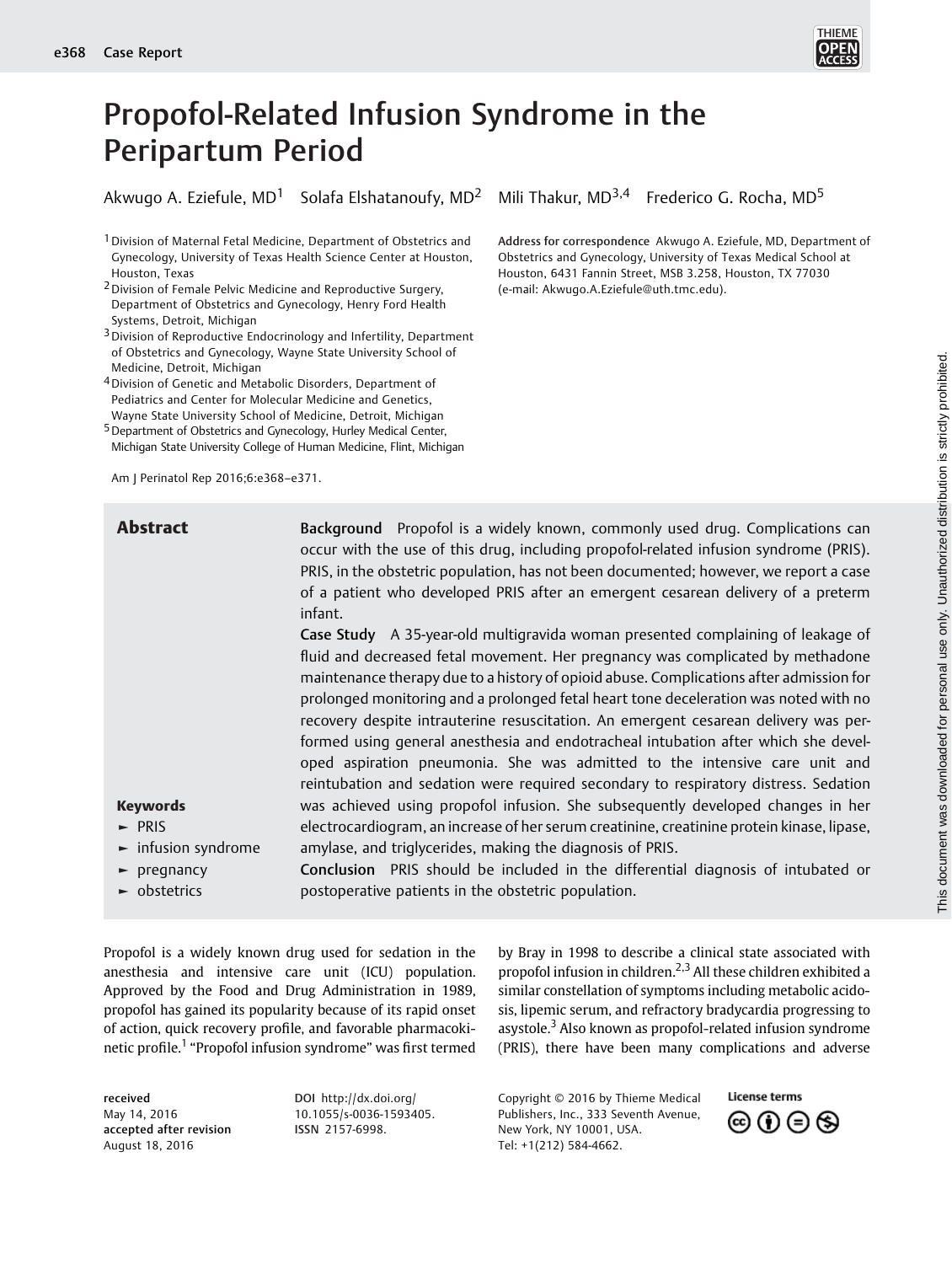### Case Study

A 35-year-old, G11 P3439, African American woman with a medical history significant for anxiety disorder, depression, and opiate abuse was well controlled on 110 mg of methadone maintenance therapy as well as citalopram and quetiapine fumarate for 6 months before presentation. She presented to triage at 32<sup>4/7</sup> weeks gestation, by her estimated delivery date, complaining of leakage of fluid per vagina and decreased fetal movement. Spontaneous rupture of the membrane was ruled out immediately with negative pooling on speculum examination, negative nitrazine test, negative ferning on microscopic evaluation of vaginal discharge, and a mean vertical pocket of 4.47 cm on ultrasound. The fetal nonstress test was evaluated and it was noted to have minimal variability with no accelerations and no decelerations. The patient was consequently admitted for prolonged monitoring. Approximately, 4 hours after admission there was a 7-minute fetal heart tone deceleration to 60 bpm. Despite intrauterine resuscitative measures with the administration of oxygen by mask at 10 L/min, maternal repositioning to the left decubitus position, and knee-chest position, the fetal heart rate would not recover. The decision was made to proceed with emergent cesarean delivery under general anesthesia with intubation. The patient received 200 mg intravenous (IV) push of propofol during the induction process. She gave birth to a male infant weighing 2,040 g with Apgar score of 0, 2, 4, and 7 (at 1, 5, 10, and 20 minutes, respectively).

Her immediate postoperative course was benign except for suboptimal pain control secondary to her significant narcotic tolerance. On postoperative day (POD) 3 however, the patient complained of a productive cough with yellow sputum. She remained afebrile with no clinical signs of respiratory distress. She underwent a chest X-ray that revealed a right lower lobe consolidation and a differential diagnosis of hospital-acquired pneumonia versus aspiration pneumonia, due to a recent intubation, was made. The patient was started on IV vancomycin and pipercillin–tazobactam. Subsequently, the patient complained of chest pain and was noted to be desaturating to 88% on room air. Oxygen  $(0<sub>2</sub>)$  supplementation was administered as well as a nebulized β agonist, but the patient continued to be tachypneic with no improvement in her oxygen saturation level. A spiral computed tomography scan was performed to rule out pulmonary embolism. An electrocardiogram (ECG) demonstrated sinus tachycardia. The patient was transferred later the same evening to the Maternal Special Care Unit (MSCU) for closer monitoring. She was controlled on 8 L of  $O<sub>2</sub>$  supplementation on mask ventilation. In the MSCU, an arterial blood gas was performed demonstrating continued hypoxia and tachypnea with the following values: pH, 7.37; PO<sub>2</sub>, 64 mm Hg; PCO<sub>2</sub>, 45.6 mm Hg; and bicarbonate, 25.9 mEq/L. The patient was transferred to the medical intensive care unit secondary to worsening respiratory status and the need for intubation and sedation. Although the patient was given IV fentanyl at 1 μg/kg/h as well as IV midazolam at 1 mg/h, the patient required extra sedation measures, perhaps secondary to her history of opiate abuse. Propofol was given as a 50 mg intravenous bolus to aid in sedation, and a continuous IV infusion at 50 μg/kg/min was subsequently started. With her weight recorded at 72.4 kg, the rate of the propofol infusion was 3.6 mg/min. We estimate that the patient received approximately 9,000 mg of propofol during her intubation and sedation period of 4 days.

On POD 7, persistent acute kidney injury was noted. The patient had a rising serum creatinine level from a baseline of 0.7 to 1.4 mg/dL, ECG changes, and creatinine phosphokinase (CPK) was drawn and noted to be significantly elevated at 4,585 units/L. This raised concerns for PRIS. On POD 8, 4 days after initiation of intubation, other laboratory studies were obtained including amylase, 134 units/L; lipase, 736 units/L; triglycerides, 259 mg/dL; and another CPK, which was noted to be 2,626 units/L. These laboratories were all significantly elevated further supporting the diagnosis of PRIS. On POD 9, with antimicrobial therapy and corticosteroids in addition to the discontinuation of propofol, her respiratory status had dramatically improved, and the patient was successfully extubated. On POD 13, atorvastatin 20 mg daily was started for the significant hypertriglyceridemia of greater than 600 mg/dL. On POD 15, her amylase was 90 units/L; lipase, 219 units/L; triglycerides, 376 mg/dL; and CPK, 188 units/L. Eventually, all of her laboratories trended down toward normal and the patient was discharged home in stable condition with instructions for follow-up with all specialties of her multidisciplinary team.

### **Discussion**

Propofol infusion syndrome is a rare, often fatal, condition of unknown etiology. Upon literature review, serious adverse reactions have occurred with patients including: metabolic acidosis, rhabdomyolysis with or without myoglobinuria, cardiac collapse, cardiac arrhythmias (most commonly bradyarrhythmias) myocardial failure, hypertriglyceridemia, renal failure, hepatomegaly, hepatic steatosis, and death all occurring after the initiation of propofol therapy.<sup>1–5</sup> However, there is no universal definition of PRIS. Our patient did not have metabolic acidosis and only showed signs of lipemic serum (hypertriglyceridemia), acute renal failure, and abnormal cardiac function, which eventually resolved after propofol was discontinued.

The incidence of PRIS in the adult population is approximately 1.1 to 4.1% and the mortality rate is 18 to 33%.<sup>4,5</sup> However, determining the incidence of PRIS is complicated because many of the PRIS-associated clinical manifestations may reflect either pharmacological manifestations or critical illness (e.g., metabolic acidosis).<sup>6</sup> In addition to the confusion regarding the true incidence of PRIS, there remains no consensus on the management of PRIS other than early recognition and discontinuation of propofol. $4$  Within 5 days of the patient receiving the first propofol bolus, it was noted that she developed sinus tachycardia with a productive cough. The differential diagnosis was nosocomial versus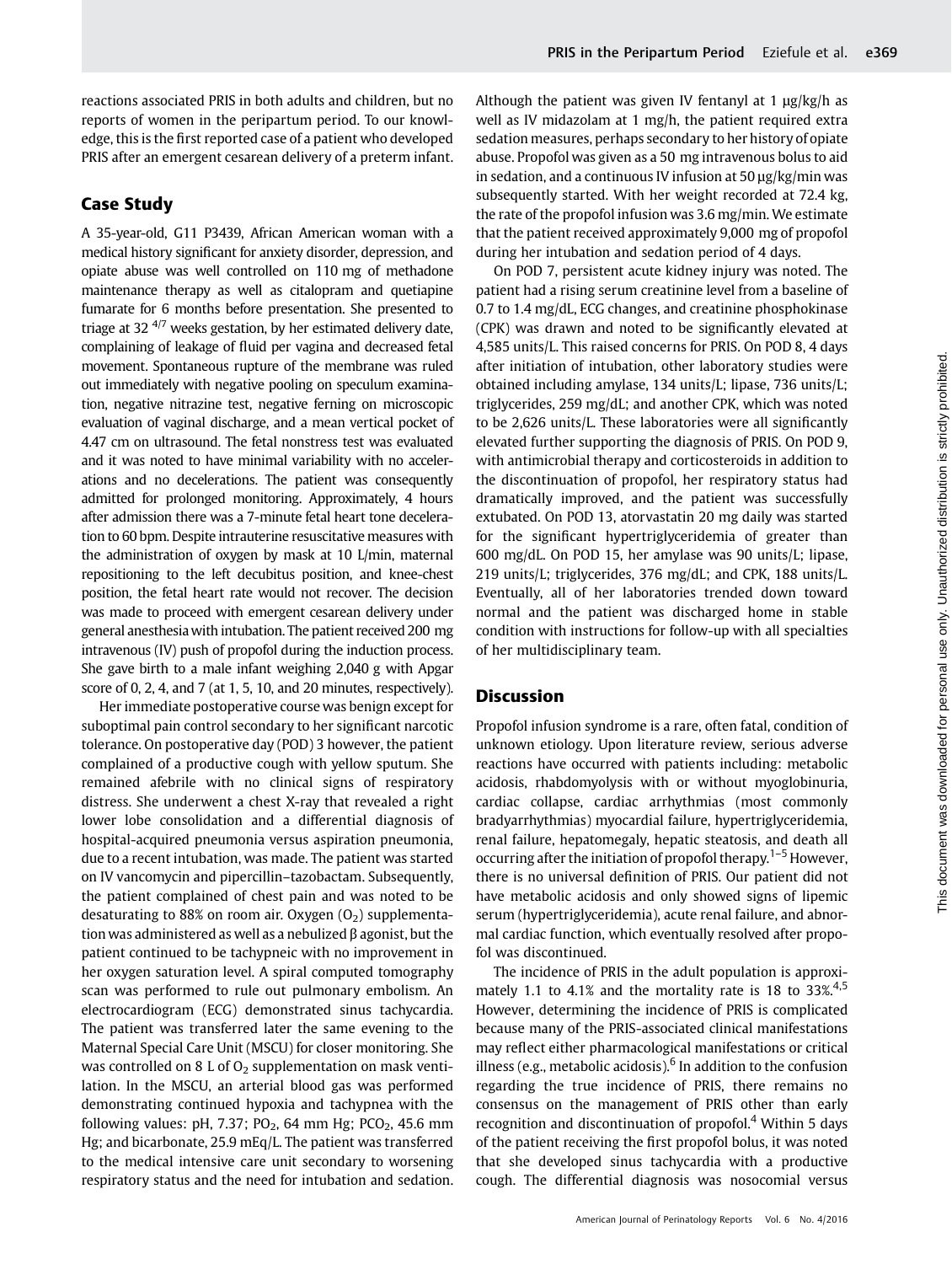aspiration pneumonia. Moreover, after the patient was intubated for the second time, requiring a continuous infusion of propofol, the patient developed acute kidney injury, however, the cause was attributed to use of contrast with the computed tomography scan and furosemide.

Propofol infusion syndrome is defined clinically, and although definitions vary, metabolic acidosis is a common  $factor<sup>7</sup>$  In addition to clinical manifestations, abnormal laboratory values include, lactate, creatine kinase, triglycerides, and ST-segment elevation in right precordial leads.<sup>6</sup> On POD 5 the patient was intubated for a second time due to worsening symptoms and a continuous infusion of propofol was started thereafter. By POD 11 the medical team noted her lipase was twice the normal limit as well as an increase in CPK and triglycerides levels. During this time, the patient continued to have ECG changes including sinus bradycardia with prolonged QT interval, anterior ischemia, and abnormal T-wave abnormality. After discontinuation and by the time of discharge, all of the patients ECG abnormalities resolved and she was scheduled to follow-up with cardiology. The most commonly reported laboratory and clinical findings are metabolic acidosis (88.2%), rhabdomyolysis (64.7%), cardiac arrhythmias (70.5%), and hypotension (52.9%). Less commonly described presentation included renal failure (47%), hyperkalemia (44.1%), and hyperlipidemia (20.5%).<sup>1</sup>

It has been suggested that a minimum dose of propofol is required to develop this syndrome. Many studies state that in cases of PRIS, patients who were on  $> 4$  mg/kg/h for  $> 48$  hours, developed similar symptoms.<sup>2-4,6</sup> The recommended induction dose of propofol given as an infusion in adults requiring sedation in an ICU is 0.3 mg/kg/h, which may be increased by 0.3 to 0.6 mg/kg/h until the desired level of sedation is achieved.<sup>1</sup> Our patient was noted to have received over 9,000 mg of propofol during her hospital stay, well over the recommended limit that can cause PRIS. We suspect this was due to her profound opioid tolerance that caused her to require high doses of medication to induce sedation.

In 1996, Merinella was the first author to suggest that propofol reaction should be included in the differential diagnosis of metabolic acidosis developing in adult patients during long-term sedation with propofol.<sup>4,5</sup> PRIS remains a complex and multifaceted clinical syndrome, and the overwhelming majority of patients diagnosed with PRIS have significant preexisting and overlapping comorbidities.<sup>4</sup> In our case, the patient first showed signs of hypoxia, likely due to the developing pneumonia that was diagnosed and lead to her intubation. Usual sedation practices include midazolam and fentanyl as in our patient, however, propofol was added because the patient remained combative and attempted self-extubation several times. We believe that her history of opiate abuse and a high dose of methadone could have contributed to this.

The mechanism responsible for PRIS remains controversial. The leading hypothesis ( $\blacktriangleright$  Fig. 1) is that propofol causes metabolic derangements by affecting β-oxidation of free fatty acids (FFAs).<sup>4</sup> Cardiac muscle uses FFAs in preference to



Fig. 1 Pathophysiology of propofol-related infusion syndrome. ATP, adenosine triphosphate; FFA, free fatty acids.